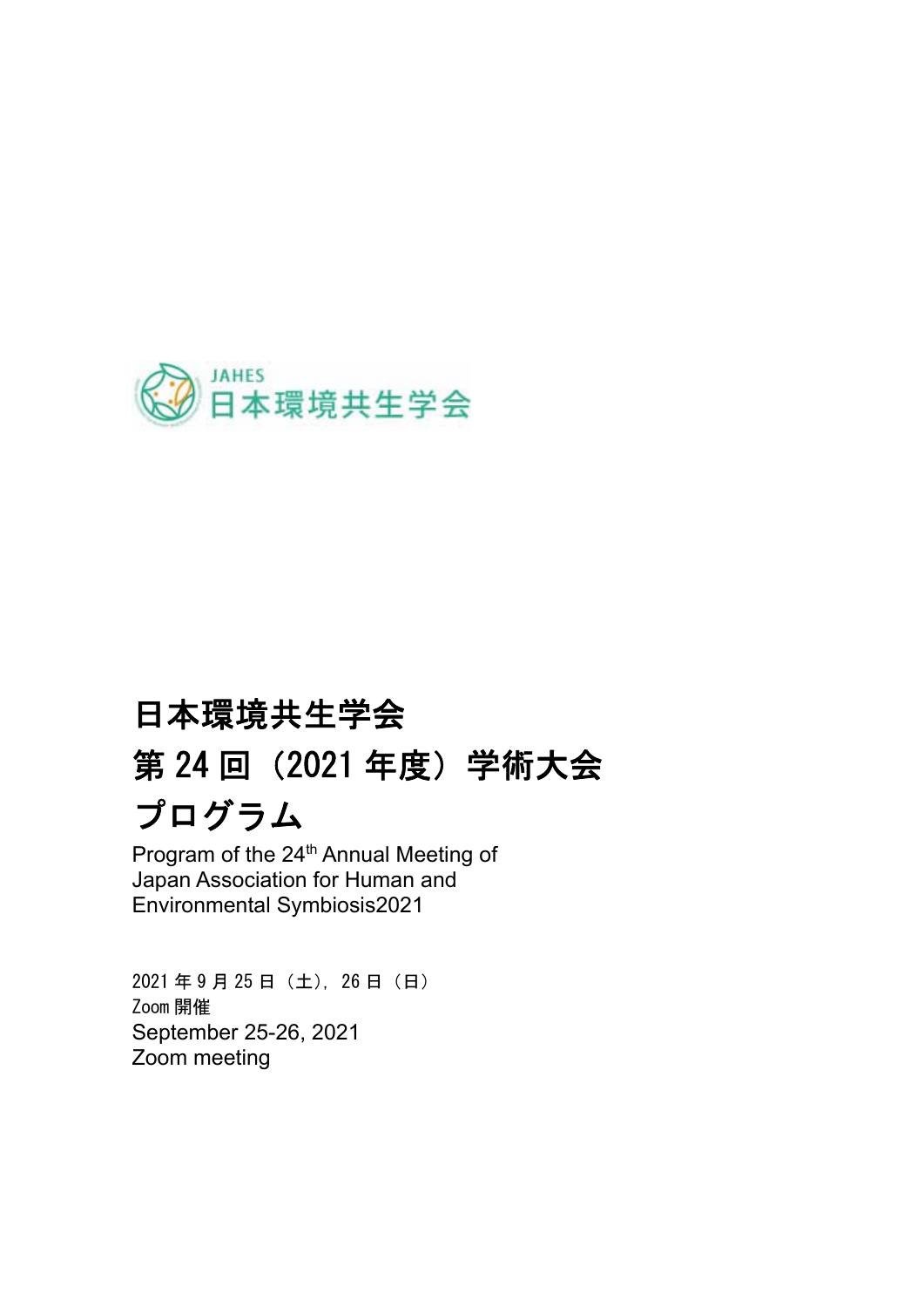## 1.日本環境共生学会第 24 回(2021 年度)学術大会(オンライン) プログラム

一つの発表当たり質疑応答込み 20 分

9月25日

### 12:50-13:30 表彰式

13:30-16:30 公開シンポジウム テーマ「循環経済(サーキュラーエコノミー)とSDGs」

| 9月26日 10:30-11:50 環境共生各論:再エネ・温暖化                                                                       | 座長:石橋 健一 愛知学院大学教授                                                                                                           |
|--------------------------------------------------------------------------------------------------------|-----------------------------------------------------------------------------------------------------------------------------|
| 26A11 テレワークを活用した地方移住の低炭素性評価                                                                            | 西本祐司(名古屋大学大学院環境学研究科)<br> 朴秀日(名古屋大学大学院環境学研究科附属持続的共発展教育研究センター)<br>加藤博和(名古屋大学大学院環境学研究科附属持続的共発展教育研究センター)<br>山本祐吾(和歌山大学システム工学部)  |
| 26A12 再生可能エネルギーを活用した電動バス導入に<br>よるCO2排出削減に掛かるコストに関する研究                                                  | 井原雄人(早稲田大学スマート社会技術融合研究機構)<br> 紙屋雄史(早稲田大学理工学術院)                                                                              |
| の可能性評価                                                                                                 | 26A13 翌日の天気を考慮したV2Hの電力需給調整機能 田中丸善鴻(北九州市立大学大学院国際環境工学研究科)<br>松本亨(北九州市立大学環境技術研究所)<br>藤山淳史(北九州市立大学国際環境工学部)                      |
| 26A14 低炭素なまちづくりに向けた両面受光型太陽光 藤田周(慶應義塾大学環境情報学部)<br>パネル導入による事業効果の検証 一青森県の 中山俊(慶應義塾大学大学院)<br>公共施設への導入を事例に一 | 厳網林(慶應義塾大学環境情報学部)                                                                                                           |
| 9月26日 10:30-11:50 SDGsと環境共生                                                                            | 座長:後藤 尚弘 東洋大学教授                                                                                                             |
| 26B11ローカルSDGs取組のための基礎自治体指標<br>データベースの構築                                                                | 原理史(中部大学中部高等学術研究所)<br>平川翼(中部大学中部高等学術研究所)<br>川村真也(中部大学中部高等学術研究所)<br>伊藤恭彦(名古屋市立大学人間文化研究科)                                     |
| 26B12 自治体SDGsの評価指標の提案と適用<br>ー大阪府下43市町村と対象としてー                                                          | 西尾弘樹(関西大学大学院理工学研究科)<br>尾崎平(関西大学環境都市工学部)                                                                                     |
| 26B13 持続可能な地域社会の形成に資する官民連携<br>による公共空間創出モデルの構築                                                          | 東海林伸篤(宮城大学大学院事業構想学研究科)<br>風見正三(宮城大学大学院事業構想学研究科)                                                                             |
| 26B14 気候変動によるスキー場·海水浴場の来場者数<br>及びアクセス交通量の変化予測の試み                                                       | 高山芳樹(名古屋大学大学院環境学研究科)<br> 松永就朗(元名古屋大学工学部環境土木・建築学科) <br>大野悠貴(名古屋大学大学院環境学研究科)<br>加藤博和(名古屋大学大学院教授環境学研究科)<br>朴秀日(名古屋大学大学院環境学研究科) |

昼休み

| 9月26日 13:00-14:20 環境共生各論:地域·防災                                  | 座長:加知範康 東洋大学准教授                                                                                                                                               |
|-----------------------------------------------------------------|---------------------------------------------------------------------------------------------------------------------------------------------------------------|
| 26A21 5km力学的ダウンスケーリングを活用した気候<br>変動による高知平野での高潮洪水複合災害リス<br>クの影響評価 | 吉村耕平(日本工営中央研究所・高知工科大学)                                                                                                                                        |
| 26A22 都市近郊住区のグリーンインフラ整備に向けた<br>区において—                           | 岸本慧大(慶應義塾大学大学院政策・メディア研究科)<br>アクションプランの作り方の実践—東京都世田谷 張鋭逸(慶應義塾大学大学院政策・メディア研究科)<br> 胡旭劼(慶應義塾大学大学院政策・メディア研究科)<br>安達悠一郎(慶應義塾大学大学院政策・メディア研究科)<br> 厳網林(慶應義塾大学環境情報学部) |
| 26A23 北海道観光需要の空間経済効果の計測に関す<br>る研究:地震被害を考慮して                     | 渋澤博幸(豊橋技術科学大学)<br>崔明姫(豊橋技術科学大学)                                                                                                                               |
| 26A24 南海トラフ地震を想定した地域生産額への影響<br>の定量的評価                           | 崔明姫(豊橋技術科学大学)<br> 渋澤博幸(豊橋技術科学大学)                                                                                                                              |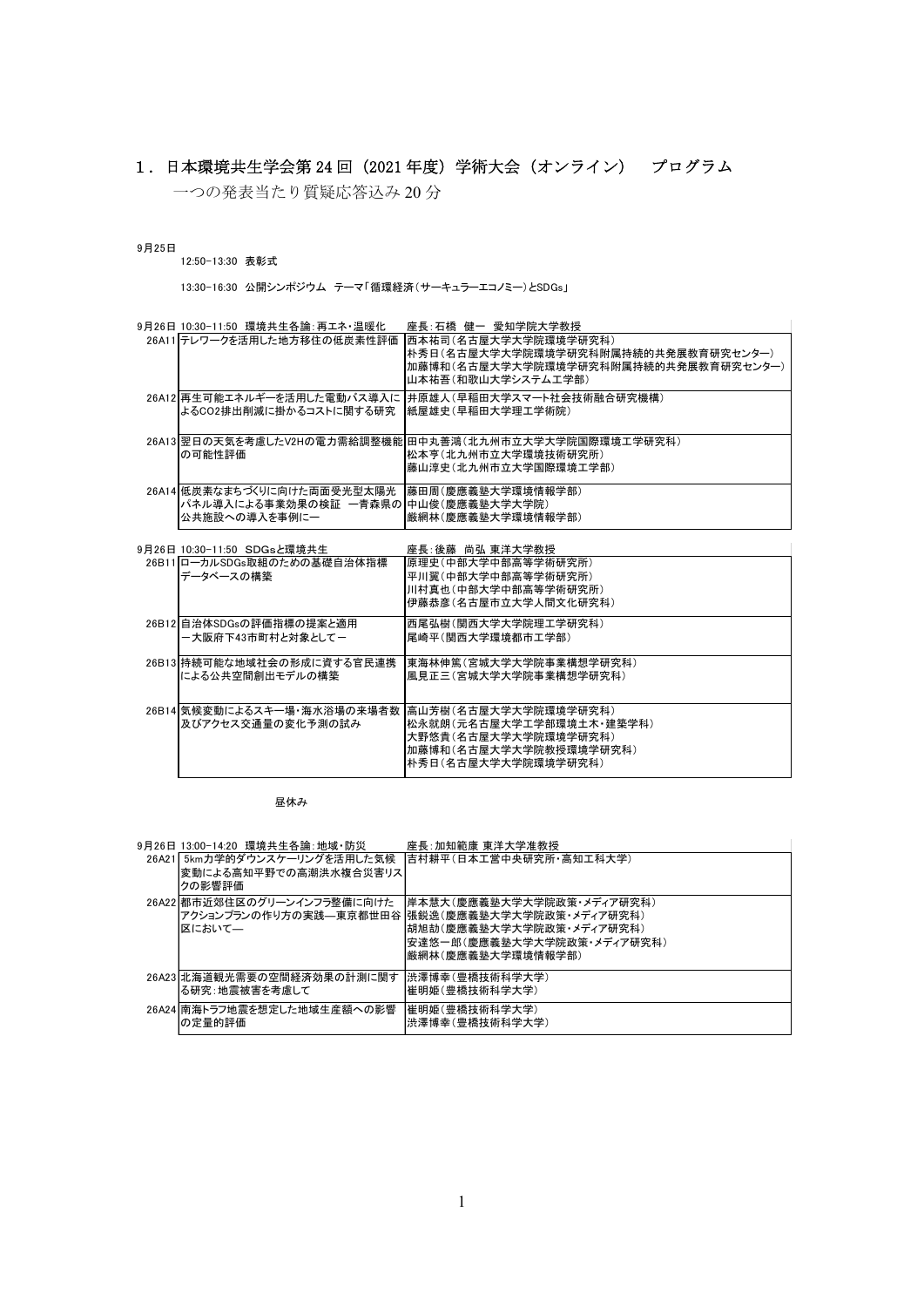|       | 9月26日 13:00-14:20 環境共生各論:生態系                                                                                                                                                                          | 座長:木村 美智子 茨城大学教授                                                                                                                                                                                                                                                                                                                                                                                                                                                                                                                                                                                                                                                                                                                        |
|-------|-------------------------------------------------------------------------------------------------------------------------------------------------------------------------------------------------------|-----------------------------------------------------------------------------------------------------------------------------------------------------------------------------------------------------------------------------------------------------------------------------------------------------------------------------------------------------------------------------------------------------------------------------------------------------------------------------------------------------------------------------------------------------------------------------------------------------------------------------------------------------------------------------------------------------------------------------------------|
|       | 26B21 鳥類等の飛跡自動追跡システムの開発と適用                                                                                                                                                                            | 中山紘喜(北九州市立大学国際環境工学研究科)<br>北村聡史(北九州市立大学国際環境工学研究科(現 株式会社MCOR))<br>谷本大樹(北九州市立大学国際環境工学部環境生命工学科(現 日研トータルソー<br>シング株式会社))<br>野上敦嗣(北九州市立大学国際環境工学部環境生命工学科)                                                                                                                                                                                                                                                                                                                                                                                                                                                                                                                                                                                       |
|       | 26B22  深層学習法を用いた都市保全緑地の植物分布<br>の解析                                                                                                                                                                    | 白石瑠菜(北九州市立大学国際環境工学研究科)<br>中山紘喜(北九州市立大学国際環境工学部)<br>西野友子(北九州市立大学国際環境工学部)<br>野上 敦嗣(北九州市立大学国際環境工学部)                                                                                                                                                                                                                                                                                                                                                                                                                                                                                                                                                                                                                                         |
|       | 26B23 二ホンミツバチ(Apis cerana japonica)の生産し<br>たハチミツ(百花蜜)を対象としたイギリスの評価<br>者によるナッピング官能評価                                                                                                                   | 太田貴大(長崎大学環境科学部)<br>Philip Donkersly (Lancaster University Environmental Center)<br>Lucy Covell(Lancaster University Environmental Center)                                                                                                                                                                                                                                                                                                                                                                                                                                                                                                                                                                                               |
|       | 持続的な里山整備促進の条件                                                                                                                                                                                         | 26B24 森林の新たな価値に基づく利用者が成す都市の 小堂朋美(大阪市立大学大学院都市経営研究科)                                                                                                                                                                                                                                                                                                                                                                                                                                                                                                                                                                                                                                                                                      |
|       |                                                                                                                                                                                                       |                                                                                                                                                                                                                                                                                                                                                                                                                                                                                                                                                                                                                                                                                                                                         |
|       | 9月26日 14:40−16:20 環境共生各論:国際<br>26A31 Collection of Industrial Plastic Waste During<br>the COVID-19 Pandemic: A Case Study of the<br>Wholesale and Retail Trade Sector in Fukuoka<br>Prefecture, Japan | 座長:九里 徳泰 相模女子大学教授<br>Richao Cong (The University of Kitakyushu, Institute of Environmental Science<br>and Technology)<br>Atsushi Fujiyama (The University of Kitakyushu, Faculty of Environmental<br>Engineering)<br>Toru Matsumoto (The University of Kitakyushu, Institute of Environmental<br>Science and Technology)                                                                                                                                                                                                                                                                                                                                                                                                                |
|       | 26A32 Spatio-temporal Assessment of Ecosystem<br>Services due to Land Use Land Cover Change:<br>Case Study in Samtse District. Bhutan                                                                 | Tashi DEMA (School of Environmental Studies, Nagoya University)<br>Kiichiro HAYASHI (Institute of Materials and Systems for Sustainability, Nagoya<br>University)                                                                                                                                                                                                                                                                                                                                                                                                                                                                                                                                                                       |
|       | 26A33 Environmental Assessment of A Decentralized<br>Domestic Wastewater Treatment System: Case<br>of A Community-Based Reclaimed Water<br>Facility in Tianjin, China                                 | Zhiyi LIANG(The University of Kitakyushu, Faculty of Environmental Engineering)<br>Han YU(Nankai University, College of Environmental Science and Engineering;<br>Lund University, Division of Water Resources Engineering)<br>Xuezhou FAN(The University of Kitakyushu, Faculty of Environmental<br>Engineering)<br>Jiawen ZHANG(The University of Kitakyushu, Faculty of Environmental<br>Engineering)<br>Yong LI(Tianjin Municipal Engineering Design & Research Institute)<br>Zhenguo XU(Tianjin Municipal Engineering Design & Research Institute)<br>Hongbing YU(Nankai University, College of Environmental Science and<br>Engineering)<br>Toru MATSUMOTO(The University of Kitakyushu, Faculty of Environmental<br>Engineering) |
|       | 26A34 Analysis of Impacts on Traffic Situation under<br>Urban Flooding based on Probe Data in<br>Developing Cites                                                                                     | Kohga MIYAMURA (Graduate school of Science and Technology, Nihon<br>University)<br>Noriyasu TSUMITA (Graduate school of Science and Technology, Nihon<br>University)<br>Piyapong SUWANNO (Rajamangala University of Technology Srivijaya)<br>Sittha JAENSIRISAK (Department of Civil Engineering, Ubon Ratchathani<br>University)<br>Atsushi FUKUDA (College of Science and Technology, Nihon University)                                                                                                                                                                                                                                                                                                                               |
| 26A35 | Empirical Study on Investigation of Elementary<br>School Students' Awareness on Woody<br>Biomass Energy in Kiso Town                                                                                  | Shiho KOYAMA (Nagoya University)<br>Christian DOEDT (Nagoya University)<br>Urwah KHAN (Nagoya University)<br>Yuji KAKIMOTO (Nagoya University)<br>Takafumi MIYASAKA (Nagoya University)<br>Hirokazu KATO (Nagoya University)<br>Hiromi YAMASHITA (Ritsumeikan Asia Pacific University)<br>Yasuhiro HIRANO (Nagoya University)<br>Noriyuki KAWAMURA (Nagoya University)<br>Noriko SUGIYAMA (Nagoya University)                                                                                                                                                                                                                                                                                                                           |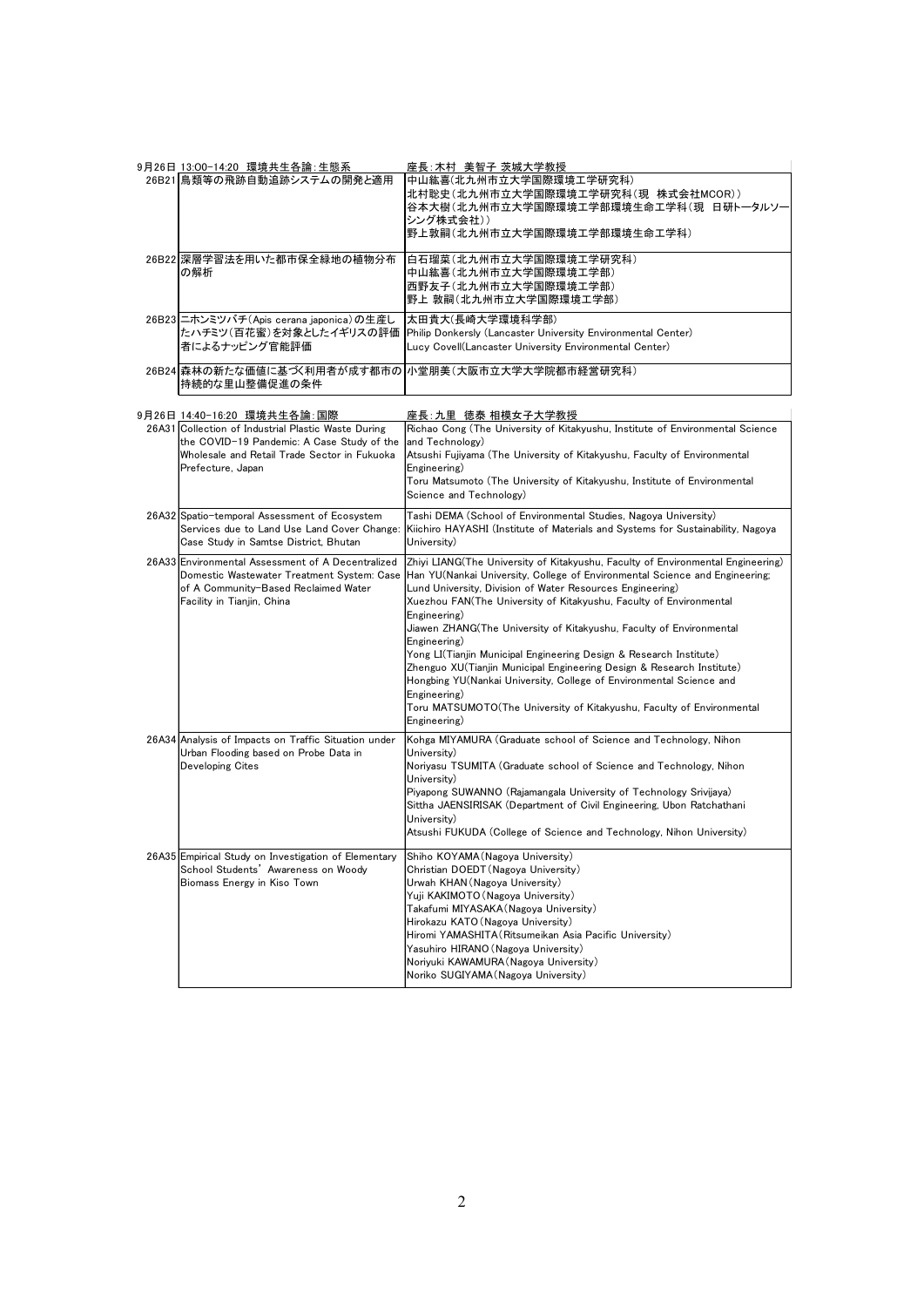| 9月26日 14:40−16:20 環境共生各論:環境・交通                                  | 座長:萩原 亨 北海道大学教授                                                                                                                                                |
|-----------------------------------------------------------------|----------------------------------------------------------------------------------------------------------------------------------------------------------------|
| 26B31 大学生の環境への関心と意欲の規程要因につ<br>いて ~学生の主体的な学びに着目して~               | 山門正宜(亀山市役所)<br>石橋健一(愛知学院大学総合政策学部)                                                                                                                              |
| 26B32   新型コロナウイルス感染症の流行における各国<br>の対策が外出行動及び大気汚染へ与える影響<br>に関する分析 | 菊池浩紀(日本大学理工学部)<br>福田敦(日本大学理工学部)<br>牛嶋祥寛(株式会社トーニチコンサルタント)                                                                                                       |
| 26B33 LCAとSROIによるインドネシアにおけるオンサイ<br>ト型排水処理システムの評価                | 金子愛里(株式会社新菱)<br>松本亨(北九州大学)<br>伊坪徳宏(東京都市大学)<br>蛯江美孝(国立環境研究所)<br>Iran Maya Sarah (University of Sumatera Utara)<br>Novrida Harpah (University of Sumatera Utara) |
| の タクシー補助制度に関する一考察                                               | 26B34 過疎地域における高齢者のモビリティ施策として  Ayiguli AINI (徳島大学大学院先端技術科学教育部)<br>山中英生(徳島大学大学院社会産業理工学研究部)<br>加藤博和 (名古屋大学大学院環境学研究科)<br>尾野薫 (宮崎大学地域資源創成学部)                        |
| 26B35 自転車通行方向整序化に向けた科学的エビデ<br>ンスの訴求力の検証                         | 尾野薫(宮崎大学) <br>中川諒一郎(株式会社大本組)<br>槙尾果歩(徳島大学大学院創成科学研究科)<br>山中英生(徳島大学大学院社会産業理工学研究部)                                                                                |

16:30 閉会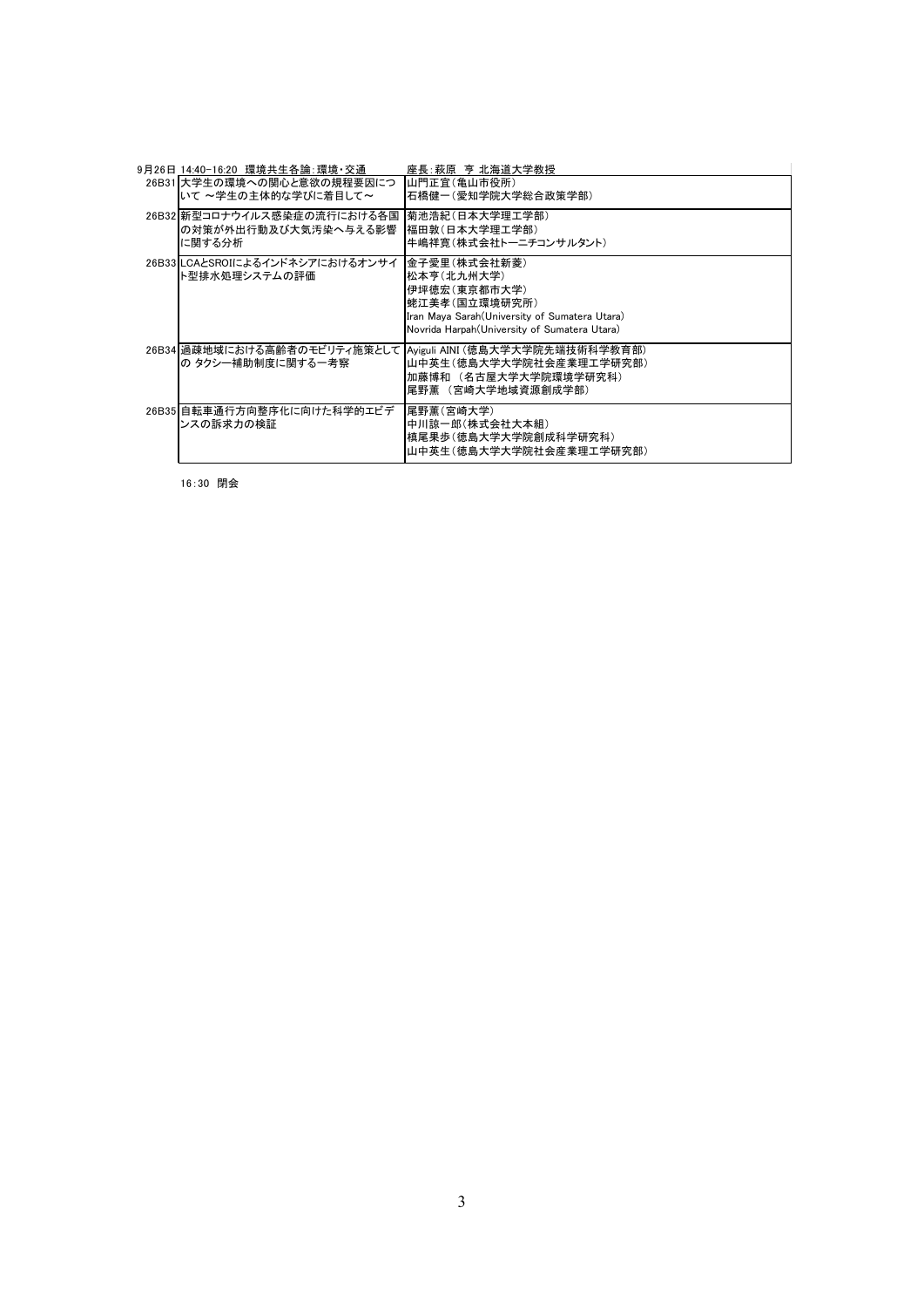## 第 **24** 回(**2021** 年)日本環境共生学会学術大会 公開シンポジウム

テーマ「循環経済(サーキュラーエコノミー)と **SDGs**」

開催日 2021年9月25日 (十)

会場 オンライン (Zoom Webinar)

主催 日本環境共生学会

- 共催 (公社)土木学会環境システム委員会
- 後援[予定] 福岡県、北九州市、(公財)福岡県リサイクル総合研究事業化センター
- (一社)廃棄物資源循環学会九州支部

| 参加資格 | なし、事前申込制                                               |
|------|--------------------------------------------------------|
|      | 日本環境共生学会 公開シンポジウム                                      |
|      | https://jahes.jp/academic-convention/public symposium/ |
| 参加費  | 無料                                                     |

### 趣旨:

環境活動としての3Rから経済活動としての循環経済へ。これは「循環経済ビジョン 2020(経済産業省)」の一節であるが、資源の循環利用を高度に取り込んだ経済活動、 すなわち循環経済への転換の必要性が急速に高まっている。循環経済は、SDGs の「ゴ ール 12:つくる責任、つかう責任」と密接に関係しており、企業にはビジネスモデルの 転換、消費者には選択行動の変容を迫る。またこの概念は、都市の長期的な環境・経済 政策にも大きな影響を及ぼす。本シンポジウムでは、循環経済に関わる国内外の動向、 都市が直面している課題等について事例を共有するとともに、環境研究が果たし得る貢 献について議論する。

プログラム(以下敬称略):

13:30-13:40

- 開会挨拶 日本環境共生学会会長 中根 英昭 北九州市立大学副学長 龍 有二
- $13.40 14.20$ 
	- 基調講演 サーキュラーエコノミーの潮流と課題
		- 福岡県リサイクル総合研究事業化センター長、ISO/TC323(Circular economy)国内 委員会委員長、東北大学名誉教授 中村 崇

## 14:20-14:50

特別講演 北九州市のグリーン成長に向けた取組

北九州市環境局グリーン成長推進部グリーン成長推進課長 工藤 里恵

- $14.50 15.50$ 
	- 講演① 循環経済都市と SDGs
	- 地球環境戦略研究機関北九州アーバンセンター副センター長 林 志浩 講演② 環境産業からの循環経済研究の取り組み
	- 北九州環境ビジネス推進会(KICS)代表幹事 松尾 康志
	- 講演③ 循環経済とカーボンニュートラルを両立する循環的エネルギー利用 国立環境研究所社会システム領域システムイノベーション研究室室長 藤井 実 講演④ 脱炭素かつ持続可能な循環型社会に資するストック型社会の構築
	- 名古屋大学大学院環境学研究科教授 谷川 寛樹
- 15:50-16:30

質疑

閉会挨拶 日本環境共生学会常務理事、土木学会環境システム委員会委員長、北九州 市立大学教授 松本 亨